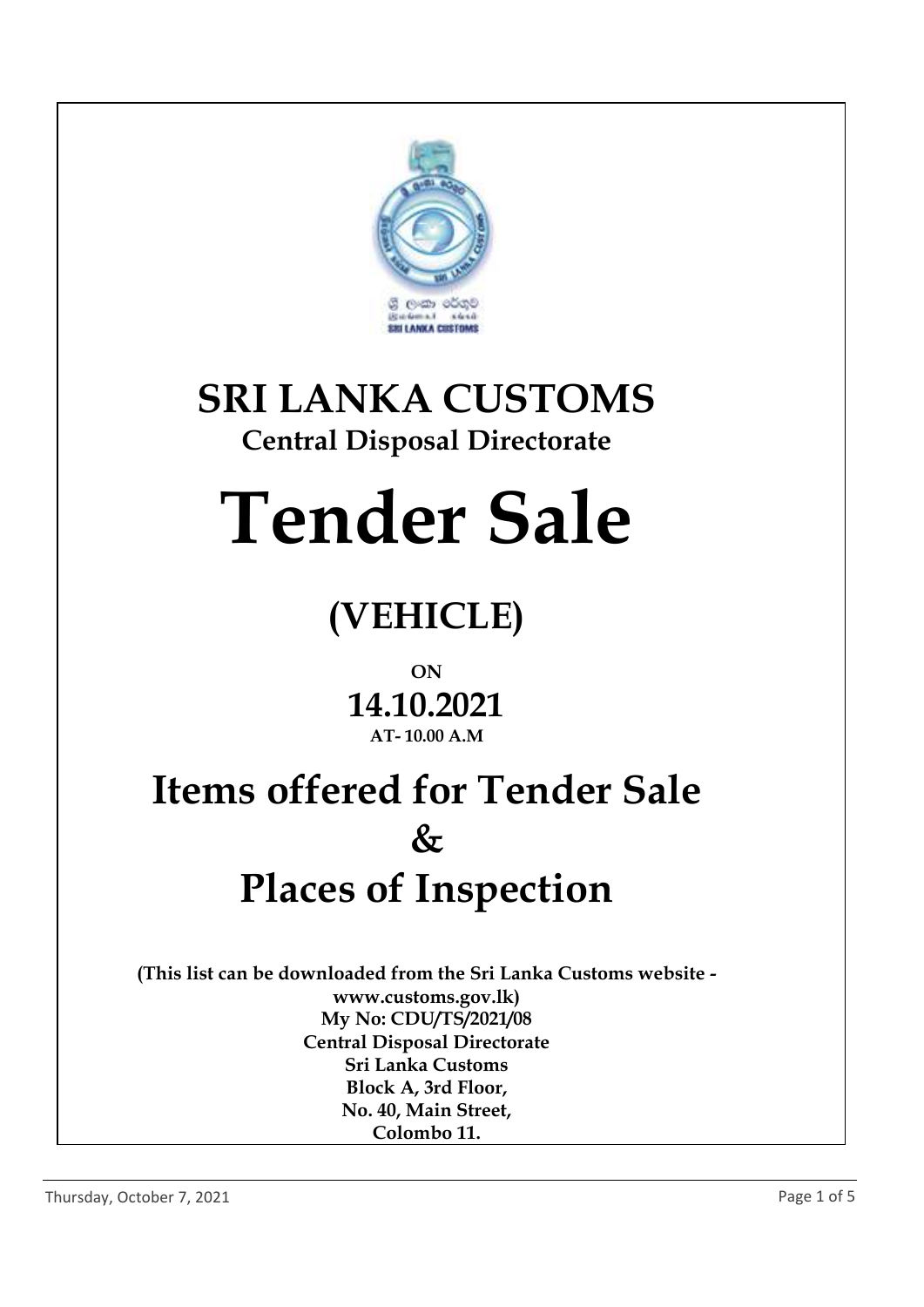| <b>GENERAL CONDITIONS</b>                                                                                                                                                                                                                                                                                                                                                                                                                                                                                                                                                                                                                                                  |                                                                                                                                                                                                                                                                                                                                                                                                                                                                                     |                                                           |                      |                  |  |  |  |  |
|----------------------------------------------------------------------------------------------------------------------------------------------------------------------------------------------------------------------------------------------------------------------------------------------------------------------------------------------------------------------------------------------------------------------------------------------------------------------------------------------------------------------------------------------------------------------------------------------------------------------------------------------------------------------------|-------------------------------------------------------------------------------------------------------------------------------------------------------------------------------------------------------------------------------------------------------------------------------------------------------------------------------------------------------------------------------------------------------------------------------------------------------------------------------------|-----------------------------------------------------------|----------------------|------------------|--|--|--|--|
|                                                                                                                                                                                                                                                                                                                                                                                                                                                                                                                                                                                                                                                                            | A. All Bids should be dropped in the Tender Box placed at the Central Disposal Unit, Third Floor, Customs House;<br>Main Street, Colombo 11, not later than 10.00 a.m. on 14.10.2021 Tender box shall be opened immediately<br>after closing the Tender Box.<br><b>INSPECTION DATES &amp; TIMES:</b><br>Dates: 11 <sup>th</sup> , 12 <sup>th</sup> & 13 <sup>th</sup> of October 2021Time: Between 10.00 a.m. to 3.30 p.m. or described in tender list                              |                                                           |                      |                  |  |  |  |  |
| В.                                                                                                                                                                                                                                                                                                                                                                                                                                                                                                                                                                                                                                                                         |                                                                                                                                                                                                                                                                                                                                                                                                                                                                                     |                                                           |                      |                  |  |  |  |  |
| C.                                                                                                                                                                                                                                                                                                                                                                                                                                                                                                                                                                                                                                                                         | Tenderer who wish to bid to the items are required to make a refundable deposit on the following manner                                                                                                                                                                                                                                                                                                                                                                             |                                                           |                      |                  |  |  |  |  |
|                                                                                                                                                                                                                                                                                                                                                                                                                                                                                                                                                                                                                                                                            |                                                                                                                                                                                                                                                                                                                                                                                                                                                                                     | (One refundable deposit has to be used for one item only) |                      |                  |  |  |  |  |
|                                                                                                                                                                                                                                                                                                                                                                                                                                                                                                                                                                                                                                                                            | <b>GROUP</b>                                                                                                                                                                                                                                                                                                                                                                                                                                                                        | <b>REFUNDABLE DEPOSITS</b>                                | <b>VALUE OF BIDS</b> |                  |  |  |  |  |
|                                                                                                                                                                                                                                                                                                                                                                                                                                                                                                                                                                                                                                                                            | Α                                                                                                                                                                                                                                                                                                                                                                                                                                                                                   | Rs. 5000                                                  | Up to                | Rs 25,000        |  |  |  |  |
|                                                                                                                                                                                                                                                                                                                                                                                                                                                                                                                                                                                                                                                                            | В                                                                                                                                                                                                                                                                                                                                                                                                                                                                                   | Rs.10,000                                                 | Up to                | <b>Rs 50,000</b> |  |  |  |  |
|                                                                                                                                                                                                                                                                                                                                                                                                                                                                                                                                                                                                                                                                            | C                                                                                                                                                                                                                                                                                                                                                                                                                                                                                   | Rs. 25,000                                                | Up to                | Rs 200,000       |  |  |  |  |
|                                                                                                                                                                                                                                                                                                                                                                                                                                                                                                                                                                                                                                                                            | D                                                                                                                                                                                                                                                                                                                                                                                                                                                                                   | Rs. 50,000                                                | Up to                | Rs 500,000       |  |  |  |  |
|                                                                                                                                                                                                                                                                                                                                                                                                                                                                                                                                                                                                                                                                            | E                                                                                                                                                                                                                                                                                                                                                                                                                                                                                   | Rs. 100,000                                               | Up to                | Rs. 1,000,000    |  |  |  |  |
|                                                                                                                                                                                                                                                                                                                                                                                                                                                                                                                                                                                                                                                                            | F                                                                                                                                                                                                                                                                                                                                                                                                                                                                                   | Rs. 200,000                                               | Up to                | Rs. 5,000,000    |  |  |  |  |
|                                                                                                                                                                                                                                                                                                                                                                                                                                                                                                                                                                                                                                                                            | G                                                                                                                                                                                                                                                                                                                                                                                                                                                                                   | Rs. 400,000                                               | Up to                | Rs. 10,000,000   |  |  |  |  |
|                                                                                                                                                                                                                                                                                                                                                                                                                                                                                                                                                                                                                                                                            | н                                                                                                                                                                                                                                                                                                                                                                                                                                                                                   | Rs. 500,000                                               | Up to                | Rs. 15,000,000   |  |  |  |  |
|                                                                                                                                                                                                                                                                                                                                                                                                                                                                                                                                                                                                                                                                            | J                                                                                                                                                                                                                                                                                                                                                                                                                                                                                   | Rs. 1,000,000                                             | More than            | Rs. 15,000,000   |  |  |  |  |
| D. Tender lists, General conditions and further details could be obtained from the office of the Deputy Director<br>of Customs, Central Disposal Unit of the Sri Lanka Customs, situated at the Third Floor of Customs House,<br>No. 40, Main Street, Colombo 11, on payment of Rs. 25/= on 11 <sup>th</sup> , 12 <sup>th</sup> & 13 <sup>th</sup> of October 2021Time:<br>Between 10.00 a.m. to 3.30 p.m.<br>Bids for each item should be submitted in original tender forms signed by SC (CDD) or any person Authorized<br>Е.<br>by him. These forms could be obtained between 10.00 a.m. to 3.30 p.m. 11 <sup>th</sup> , 12 <sup>th</sup> & 13 <sup>th</sup> of October |                                                                                                                                                                                                                                                                                                                                                                                                                                                                                     |                                                           |                      |                  |  |  |  |  |
|                                                                                                                                                                                                                                                                                                                                                                                                                                                                                                                                                                                                                                                                            | 2021on payment of a non-refundable deposits as follows,<br><b>CATEGORY</b><br><b>VALUE OF BIDS</b><br><b>NON REFUNDABLE DEPOSITS</b>                                                                                                                                                                                                                                                                                                                                                |                                                           |                      |                  |  |  |  |  |
|                                                                                                                                                                                                                                                                                                                                                                                                                                                                                                                                                                                                                                                                            | $\mathbf{1}$                                                                                                                                                                                                                                                                                                                                                                                                                                                                        | Up to Rs. 2 Million                                       |                      | Rs. 300          |  |  |  |  |
|                                                                                                                                                                                                                                                                                                                                                                                                                                                                                                                                                                                                                                                                            | $\mathbf{2}$                                                                                                                                                                                                                                                                                                                                                                                                                                                                        | Up to Rs. 10 Million                                      |                      | Rs. 1,000        |  |  |  |  |
|                                                                                                                                                                                                                                                                                                                                                                                                                                                                                                                                                                                                                                                                            | 3                                                                                                                                                                                                                                                                                                                                                                                                                                                                                   | Up to Rs. 50 Million                                      |                      | Rs. 3,500        |  |  |  |  |
|                                                                                                                                                                                                                                                                                                                                                                                                                                                                                                                                                                                                                                                                            | 4                                                                                                                                                                                                                                                                                                                                                                                                                                                                                   | Up to Rs. 100 Million                                     |                      | Rs. 12,500       |  |  |  |  |
|                                                                                                                                                                                                                                                                                                                                                                                                                                                                                                                                                                                                                                                                            | 5                                                                                                                                                                                                                                                                                                                                                                                                                                                                                   | Up to Rs. 200 Million                                     |                      | Rs. 20,000       |  |  |  |  |
|                                                                                                                                                                                                                                                                                                                                                                                                                                                                                                                                                                                                                                                                            | 6                                                                                                                                                                                                                                                                                                                                                                                                                                                                                   | Up to Rs. 500 Million                                     |                      | Rs. 35,000       |  |  |  |  |
|                                                                                                                                                                                                                                                                                                                                                                                                                                                                                                                                                                                                                                                                            | 7                                                                                                                                                                                                                                                                                                                                                                                                                                                                                   | Up to Rs. 1000 Million                                    |                      | Rs. 60,000       |  |  |  |  |
|                                                                                                                                                                                                                                                                                                                                                                                                                                                                                                                                                                                                                                                                            | 8                                                                                                                                                                                                                                                                                                                                                                                                                                                                                   | Above Rs. 1000 Million                                    |                      | Rs. 100,000      |  |  |  |  |
| F.<br>G.                                                                                                                                                                                                                                                                                                                                                                                                                                                                                                                                                                                                                                                                   | The bidder should manually sign each and every Bid Form and shall provide all particulars required therein<br>(i) The price quoted must be written clearly and legibly in words and figures.<br>(ii) Any alterations and amendments should be authenticated by the tenderer as otherwise the offer is liable<br>to be rejected. The successful tenderer has to pay value added tax and PAL as shown in the Tender Sale List<br>additionally with the price on which the Bid Awarded |                                                           |                      |                  |  |  |  |  |

- **H.** The successful Bidder is required to make **full payment within 04 working days from** the tender date. All goods shall be cleared within 07 days. In case the purchaser fails to do adhere to the above conditions will result the award of each item being invalidated and the refundable deposit being forfeited
- **I.** The Director General of Customs reserves the right to withdraw any item put up for sale at any time. The decision of the Tender Board shall be final on any matter related to the Tender Sale.
- **J. The bidder must satisfy himself to the condition of the goods and the quantities thereof, and the Director General of Customs does not warrant the quality, quantity or condition of the said goods or the title to the goods. The purchaser shall not be entitled to any remission of the purchase price on any ground whatsoever.**

**Superintendent of Customs Central Disposal Directorate Sri Lanka Customs.**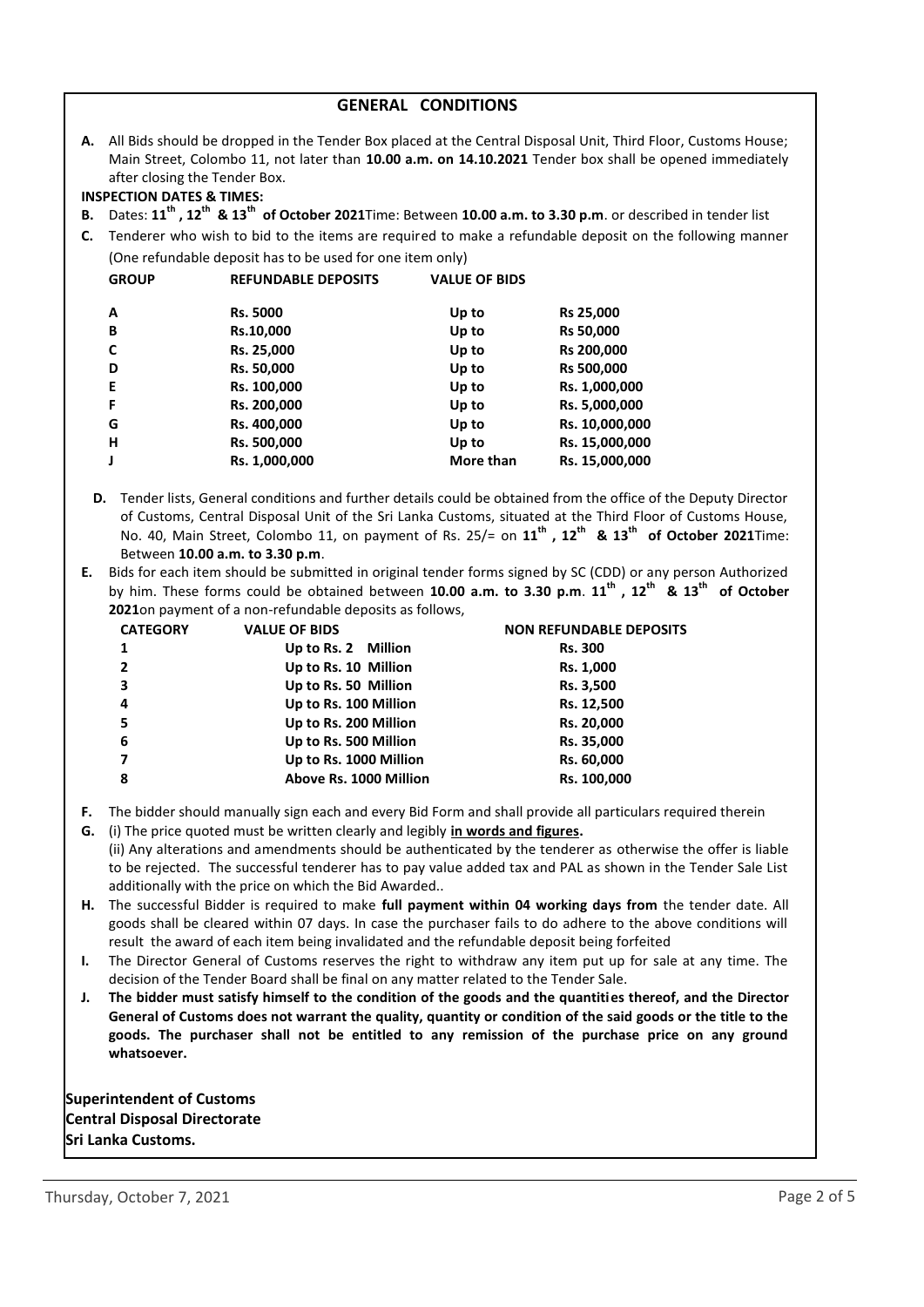### Vehicle Items

| Item<br>No.    | <b>Quantity and Goods Description</b>                                                                                                                                                                                                                                                                                                    | License<br>Requirment | <b>Case No and SR Number</b> |      |
|----------------|------------------------------------------------------------------------------------------------------------------------------------------------------------------------------------------------------------------------------------------------------------------------------------------------------------------------------------------|-----------------------|------------------------------|------|
|                | Inspection for Items has been arranged between 2.00 p.m. to 3.00 p.m. the day<br><b>CFS 06 Warehouse</b><br>before and two days before the opening of the Tender at CFS 06 Warehouse                                                                                                                                                     |                       |                              |      |
| $\mathbf{1}$   |                                                                                                                                                                                                                                                                                                                                          |                       | D/2018/0019/CCR/2017         |      |
|                |                                                                                                                                                                                                                                                                                                                                          |                       | SR/CFS6/01/2019              |      |
|                | 01 Unit of Used Land Rover Discovery 3<br>Make: Land Rover<br>Model: Discovery 3<br>Chassis No: SALLAAA138A456515<br>Engine No: 276DT                                                                                                                                                                                                    |                       |                              |      |
|                | Engine Capacity: 2720 CC<br>Year of Manufacture: 2007<br>Type of Fuel: Diesel<br>Country of Origin: United Kingdom<br>Gross Weight: 3,230 Kg                                                                                                                                                                                             |                       |                              |      |
|                | 8703.33.60                                                                                                                                                                                                                                                                                                                               |                       |                              | 3018 |
|                | <b>Hambanthota Port</b>                                                                                                                                                                                                                                                                                                                  |                       |                              |      |
| $\overline{2}$ |                                                                                                                                                                                                                                                                                                                                          |                       | CIB/INV/285/2015             |      |
|                | 01 Unit of Used Mitshubishi Electric Van<br>Make: Mitshibishi<br>Model: ZAB-U67V<br>Chassis No.: U67V-0001660<br>Engine/Motor No.: USS-000316<br>Engine/Motor Capacity: 25KW<br>Year of Manufacture: 2011 December<br>Type of Fuel: Electric<br>Country of Export: Yokohama (Japan)<br>Country of Origin: Japan<br>Gross Weight: 1560 Kg |                       |                              |      |

8703.90.40

**Japan Warehouse Inspection for the Items has been arranged between 12.00 noon to 1.00 p.m. the day before and two days before the opening of the Tender at Japan Warehouse**

POM/1262/007 **3**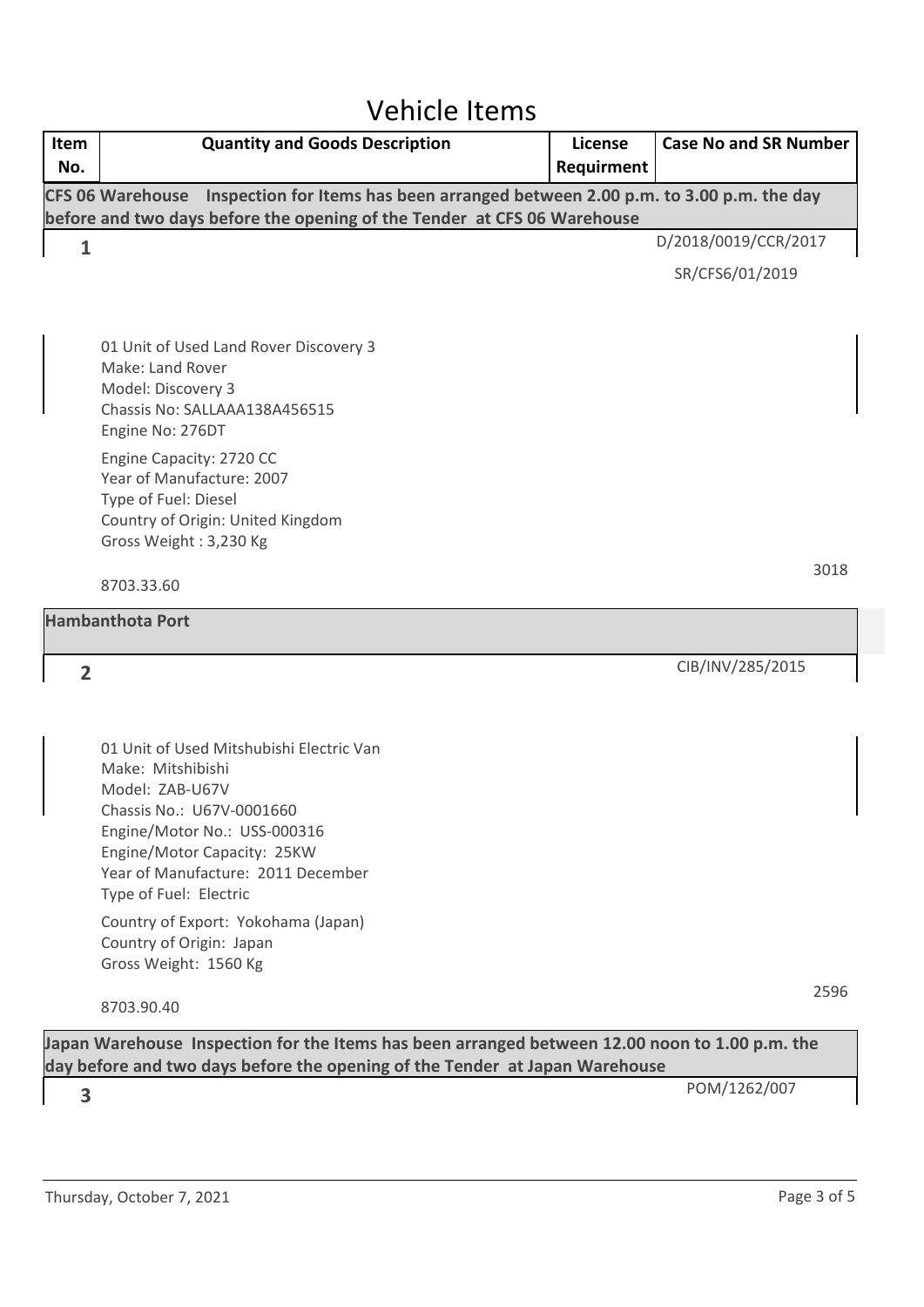| Item<br>No. | <b>Quantity and Goods Description</b> | License<br><b>Requirment</b> | <b>Case No and SR Number</b> |
|-------------|---------------------------------------|------------------------------|------------------------------|
|-------------|---------------------------------------|------------------------------|------------------------------|

SR/50 of 2013

01 Unit of Used Toyota Hiace Van Chassis No: LH172-6108420 Engine No: 5L-5256334 Model: KG-LH-172V-RHPDS

Engine Capacity: 2980 CC Year Of Manufacture: 2002 Typr of Fuel: Diesel Country of origin: Japan Gross Weight: 3085 Kg

8703.33.04

3016

#### **SALT Yard at No. 411, Ferguson Road, Colombo**

**4**

#### PREV/FPO/4479/2015 PREV/2015/04479/CCR/08825

SVR-73/16

01 Unit of TOYOTA Coaster/Bus Make: Toyota Model: Toyota Coaster/Bus Chassis No.: JTGEG538800001643 Engine/ Motor No.: 15B- 1770356 Engine/Motor Capacity: 4104 CC Year of Manufacture: 2007 Type of Fuel: Diesel

Country of Export: - Country of Origin: Japan Gross Weight: - Mileage: 158431 Colour: White and Gree

\*\*Successful Bidder must provide Gross weight for vehicle and comply with RMV requirements prior Registration 8702.10.49

2882

#### PREV/FPO/4478/2015 PREV/2015/04478/CCR/08824

SVR-74/16